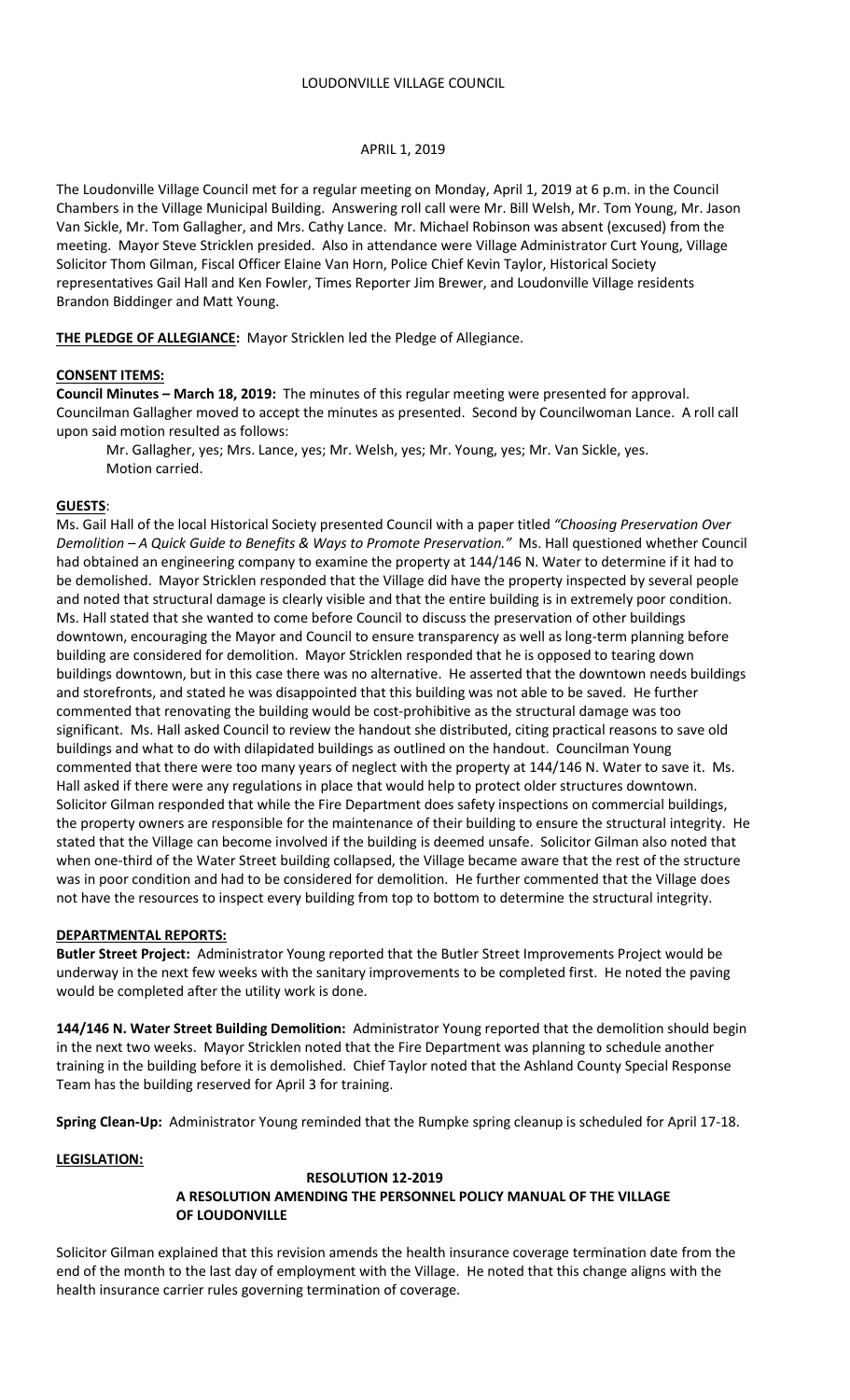### APRIL 1, 2019

#### EMERGENCY MEASURE VOTE

Councilman Van Sickle moved to suspend the rules and Councilman Welsh seconded that Resolution No. 12- 2019 be declared an emergency measure and that the rules of the law, which require an ordinance to be read on three different days, be suspended with respect to Resolution No. 12-2019. A roll call upon said motion resulted as follows:

Mr. Van Sickle, yes; Mr. Welsh, yes; Mr. Young, yes; Mr. Gallagher, yes; Mrs. Lance, yes. Motion carried.

#### ADOPTION VOTE

Councilman Van Sickle moved that Resolution No. 12-2019 be passed as read. Second by Councilman Welsh. A roll call upon said motion resulted as follows:

Mr. Van Sickle, yes; Mr. Welsh, yes; Mr. Young, yes; Mr. Gallagher, yes; Mrs. Lance, yes. Motion carried.

#### **RESOLUTION 13-2019**

# **A RESOLUTION DETERMINING CERTAIN PERSONAL PROPERTY IS OBSOLETE AND HAS NO VALUE AND AUTHORIZING AND DIRECTING THE VILLAGE ADMINISTRATOR TO DISPOSE OF THE SAME AND DECLARING AN EMERGENCY.**

Solicitor Gilman stated that the disposition of Village property is subject to the rules of ORC 721.15. He further noted that there may be some demolition materials from the demolition of the 144/146 N. Water Street property that people may want. He went on to explain that ORC 721.15(C) states that if the property has no value, the legislative authority may discard or salvage that property, citing the bricks or siding as an example.

## EMERGENCY MEASURE VOTE

Councilman Gallagher moved to suspend the rules and Councilman Welsh seconded that Resolution No. 13- 2019 be declared an emergency measure and that the rules of the law, which require an ordinance to be read on three different days, be suspended with respect to Resolution No. 13-2019. A roll call upon said motion resulted as follows:

Mr. Gallagher, yes; Mr. Welsh, yes; Mr. Young, yes; Mr. Van Sickle, yes; Mrs. Lance, yes. Motion carried.

#### ADOPTION VOTE

Councilman Gallagher moved that Resolution No. 13-2019 be passed as read. Second by Councilman Welsh. A roll call upon said motion resulted as follows:

Mr. Gallagher, yes; Mr. Welsh, yes; Mr. Young, yes; Mr. Van Sickle, yes; Mrs. Lance, yes. Motion carried.

#### **OLD BUSINESS:** None.

#### **NEW BUSINESS**:

**Banner Request – Ashland Soil & Water Conservation District:** Councilman Van Sickle moved to approve a banner request to be displayed from July 1-July 15 in celebration of the District's 75<sup>th</sup> anniversary. Second by Councilwoman Lance. A roll call upon said motion resulted as follows:

Mr. Van Sickle, yes; Mrs. Lance, yes; Mr. Welsh, yes; Mr. Young, yes; Mr. Gallagher, yes. Motion carried.

**Park Usage Request – Loudonville Youth Assn:** Councilman Gallagher moved to approve the park usage request for the Riverside & Wally Road ballfields for softball tournaments in June and July. Second by Councilwoman Lance. A roll call upon said motion resulted as follows:

Mr. Gallagher, yes; Mrs. Lance, yes; Mr. Welsh, yes; Mr. Young, yes; Mr. Van Sickle, yes. Motion carried.

**Park Usage Request – L-P Ministerial Assn:** Councilwoman Lance moved to approve the use of the NE quadrant of Central Park on May 2, 2019 for the Association's National Day of Prayer event. Second by Councilman Gallagher. A roll call upon said motion resulted as follows:

Mrs. Lance, yes; Mr. Gallagher, yes; Mr. Welsh, yes; Mr. Young, yes; Mr. Van Sickle, yes. Motion carried.